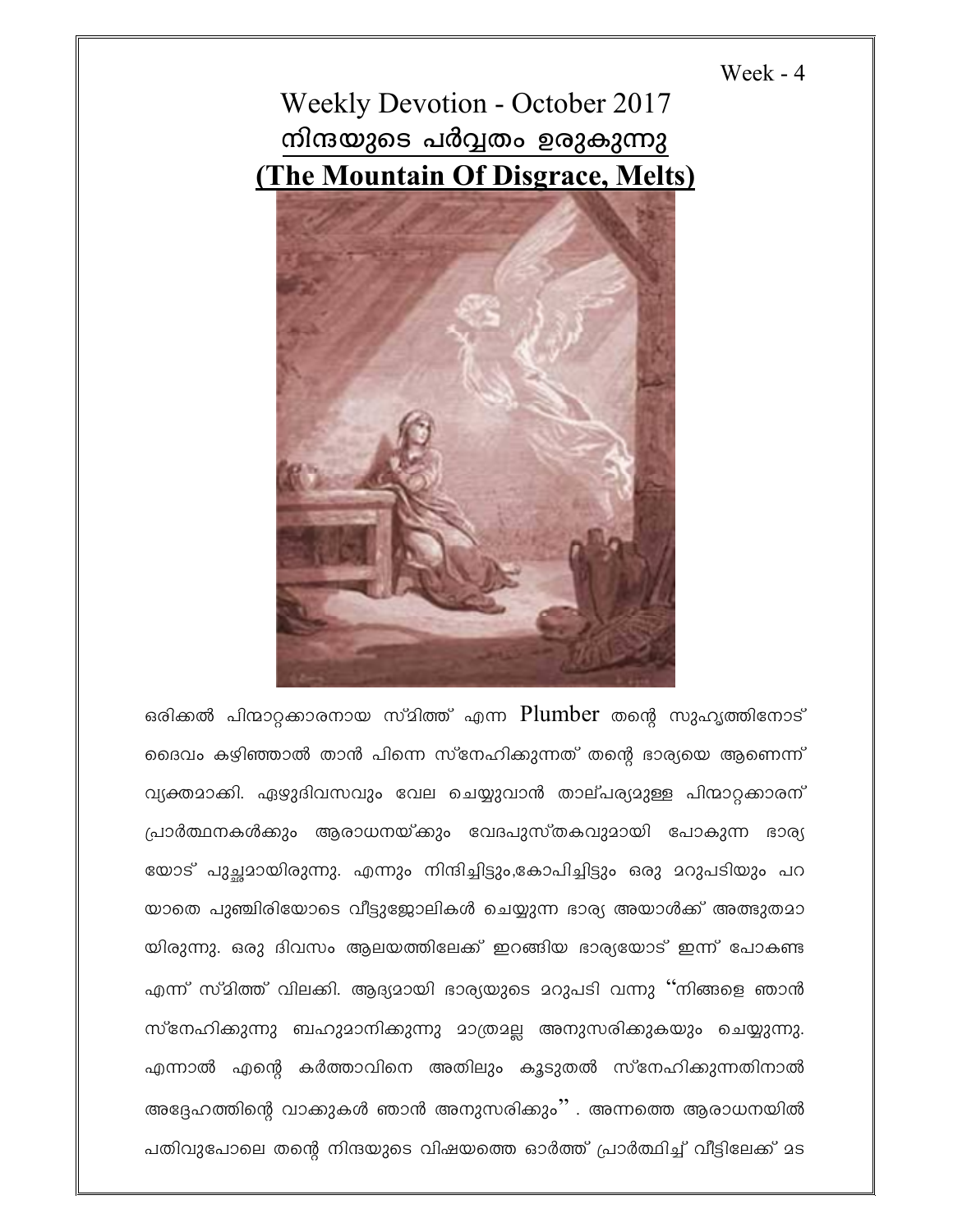ങ്ങി. എന്നാൽ ഭർത്താവ് തന്റെ മുൻപിൽ വാതിലടച്ചതിനാൽ പുറത്തെ വരാന്ത യിൽ കിടന്ന് അവൾ ഉറങ്ങി. രാവിലെ ഭാര്യയെ അന്വേഷിച്ച ഭർത്താവ് കണ്ടത് തണുത്ത് കിടന്നുറങ്ങിയ ഭാര്യയെ ആണ്. കാൽപെരുമാറ്റം കേട്ട് എഴുന്നേറ്റ വൾ പുഞ്ചിരിയോടെ സുപ്രഭാതം ആശംസിച്ച് തന്റെ ജോലികൾ ചെയ്തു തുട ങ്ങി. ഭർത്താവിന് ഏറ്റവും ഇഷ്ടമുള്ള പ്രഭാതഭക്ഷണം ഉണ്ടാക്കിക്കൊടുത്തവ ളോട് അദ്ദേഹം ക്ഷമ ചോദിച്ചു. അവളുടെ നിന്ദയുടെ പർവ്വതത്തെ ദൈവം ഉരു ക്കിയതിനാൽ പിന്മാറ്റക്കാരനായ സ്മിത്ത് കർത്താവിന്റെ അനുസരണമുള്ള മക നായി മാറി.

നന്മയ്ക്കായിത്തീരുമെന്ന് നാം കരുതുന്നത് തിന്മയ്ക്കായി മാറിയാലും നിരാശപ്പെടേണ്ട. നിന്ദകളെ മാറ്റുന്നവനാണ് നമ്മുടെ ക്രിസ്തു. തന്റെ കടാക്ഷ ത്തിൽ തന്നെ നിന്ദയുടെ പർവ്വതം ഉരുകുമെന്ന് എലിസബേത്തിന്റെ ജീവിത ത്തിൽ നിന്ന് മനസ്സിലാകുന്നതാണ്. ലൂക്കോ (1:25) ൽ കർത്താവ് എന്നെ കടാ ക്ഷിച്ച നാളിൽ മനുഷ്യരുടെ ഇടയിൽ എനിക്കുണ്ടായിരുന്ന നിന്ദമാറി എന്നാണ് എലിസബേത്ത് പറയുന്നത് . അഹരോന്റെ പുത്രിമാരിലൊരുവൾ, ആർക്കും കുറ്റം പറയുവാൻ കഴിയാത്തവിധം നീതിയിൽ ജീവിച്ച ഭർത്താവും ആയിരു ന്നിട്ടും എന്തുകൊണ്ട് നിന്ദ അനുഭവിച്ചു. വൃദ്ധരും ബലഹീനരും ആകും വരെ നിന്ദ അവരെ വേട്ടയാടി. എന്നാൽ തക്കസമയത്ത് സംഭവിഷാനുള്ള വാക്ക് പുറ ഷെട്ടഷോഴ്ാണ് മനുഷ്യരുടെ ഇടയിലുള്ള നിന്ദ മാറിയത്. അതേ യഹോവ കടാ ക്ഷിച്ചപ്പോൾ നിന്ദയുടെ പർവ്വതം ഉരുകിഷോയി. ഓർക്കുക, ''തക്കസമയം'' വരെ നിന്ദ അനുഭവിക്കുമ്പോൾ മാത്രമേ യഹോവയുടെ കടാക്ഷം ലഭിക്കുന്നുള്ളൂ.

ഞങ്ങളുടെ പാപം നിമിത്തം ........നിന്ദയായിരിക്കുന്നു(ദാനി:9:16) . ഉദാഹര ണമായി യോഹ: (8:3-11)വരെയുള്ള ഭാഗം ശ്രദ്ധിയ്ക്കാം. അവിടെ സ്ത്രീ സഹി ക്കേണ്ടി വന്ന നിന്ദ അവളുടെ പാപം മൂലമാണ്. യേശുവിന്റെ അടുക്കൽ എത്തിച്ച സ്ത്രീയെ നിന്ദിച്ചവർ അവളെ കല്ലെറിഞ്ഞു കൊല്ലുവാൻ ഒരുങ്ങി. എന്നാൽ ആദ്യം കല്ലെറിയുന്നവൻ പാപമില്ലാത്തവനാകണം എന്ന വാക്കിൽ കല്ല് താഴെയിട്ട് എല്ലാവരും മടങ്ങിഷോയി. വന്നവരുടെ വ്യാജഭാവവും, സ്ത്രീയുടെ പശ്ചാത്താപമുള്ള ഹൃദയവും മനസ്സിലാക്കിയവൻ അവളുടെ പാപം ക്ഷമിച്ചപ്പോൾ, ഇനി പാപം ചെയ്യരുതെന്ന് കല്പിച്ചപ്പോൾ നിന്ദയുടെ പർവ്വതം ഉരുകി.